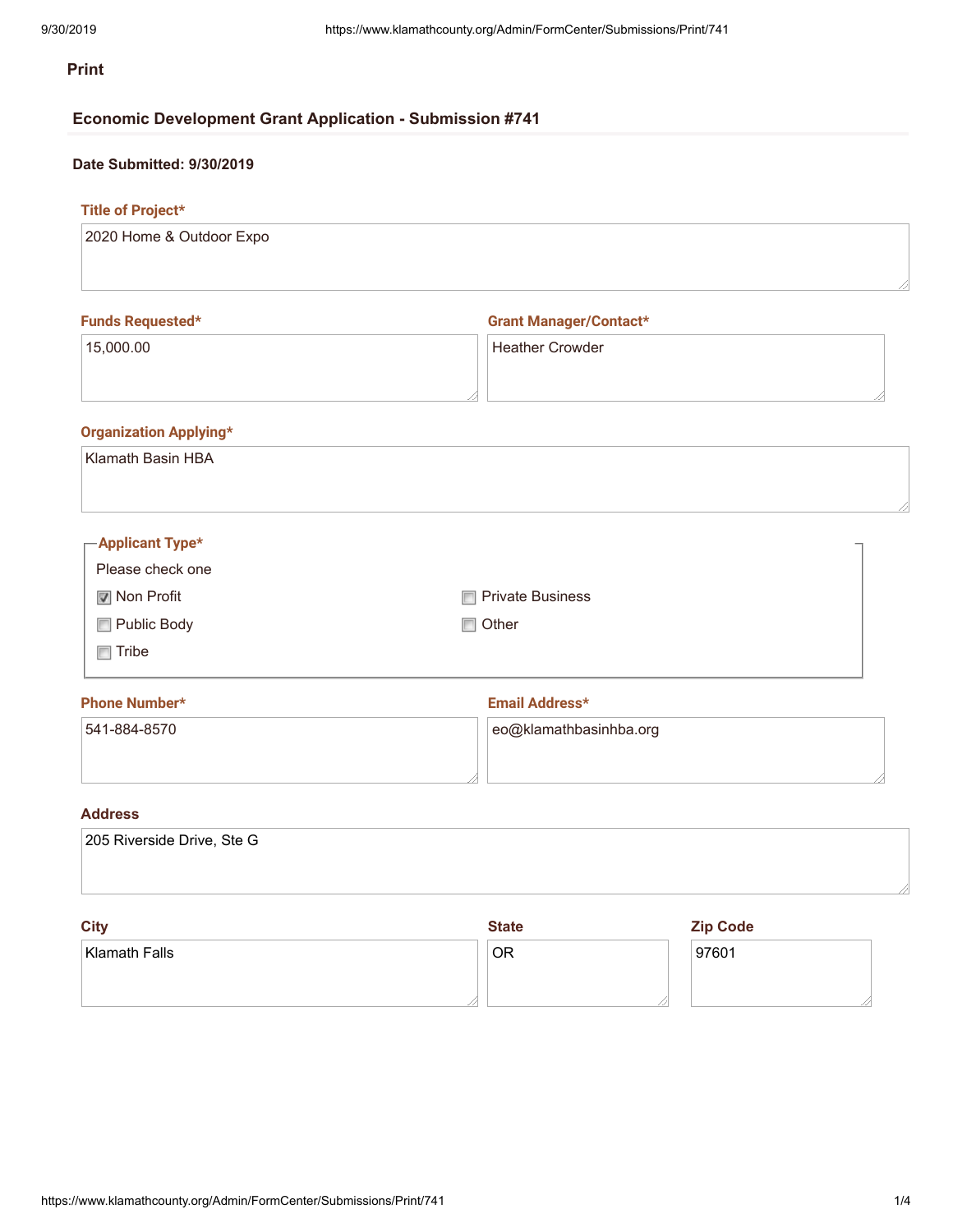### **Brief Description of Project\***

Since 1975 the Klamath Basin Home Builders Association has been operating the annual home show in Klamath Falls. This annual event provides over 75 local businesses with the opportunity to market their products and services to over 4,000 attendees. It offers those attendees more than just a walking through and talking with businesses experience, as seminars, presentations and hands-on demonstrations are also available with more being developed each year. Additionally, vendors offer event specials to increase their sales and all vendors donate products and services to be given away daily or at the end of the event.

Proceeds from the event fund the HBA operating budget and donations to seven local non-profits. Additionally, over a thousand pounds of food is collected for the local food bank.

Exhibitors profit from sales made during the Expo and our community profits from the additional time and money spent locally which boosts the economy of our community.

If awarded a grant, the HBA will begin development of advertising and will advertise as soon as November 1 Marketing to the public to begin about Jan 15 and run through March 15 A final thank you ad is customarily run at the end of March.

Also provide a project schedule if possible.

#### **Explain the source of all funds for this project\***

The Home & Outdoor Expo is funded through booth sales, sponsorships and admission fees. Receiving a grant from the county will enable us to increase the advertising reach and frequency, which will help boost attendance. If a smaller grant is received the HBA will still increase the advertising based on the best frequency and reach we can with the available funds.

In addition to this answer, a project budget is necessary. A detailed budget is not required; in the box below provide a general financial description. Identify how this project would be modified if only partial funding from the County is obtained. Be sure to include the required 30% cash match in your budget

### **Explain what exactly the project funds (and especially the county funds) will pay for\***

The HBA is asking the County for funds to expand our advertising in and outside Klamath Falls. Through 2018 the HBA only dedicated \$5,000 to advertising. We were fortunate that most of our regular outlets allowed the pricing to stay the same for a long time. Prices have gone up and in 2019 the costs were \$7,500 with a few changes. Our goal is to increase the advertising done locally (radio, tv, outdoor boards) as well as pushing the advertising over to surrounding areas like Medford, Eugene, Bend and into Northern California.

Identify how this project would be modified if only partial funding from the County is obtained. Be sure to include the required 30% cash match in your budget

#### **Identify the specific economic development benefits from this project\***

The direct economic benefit to the community is three-fold. First, additional funds will be spent with local advertising and marketing agencies, Television stations and billboard companies. Secondly, this additional advertising will bring in a larger volume of attendees who, as our experience has shown, will in turn buy from vendors at the Expo. Those vendors have local employees.

Lastly, since the Expo is trying to feature local outdoors activities this has a dual function for local and non-local attendance. Those who come here from other areas will need lodging and food and fuel – helping businesses that are not participants in the Expo as well.

Reference to economic development objectives in section 5 in grant memorandum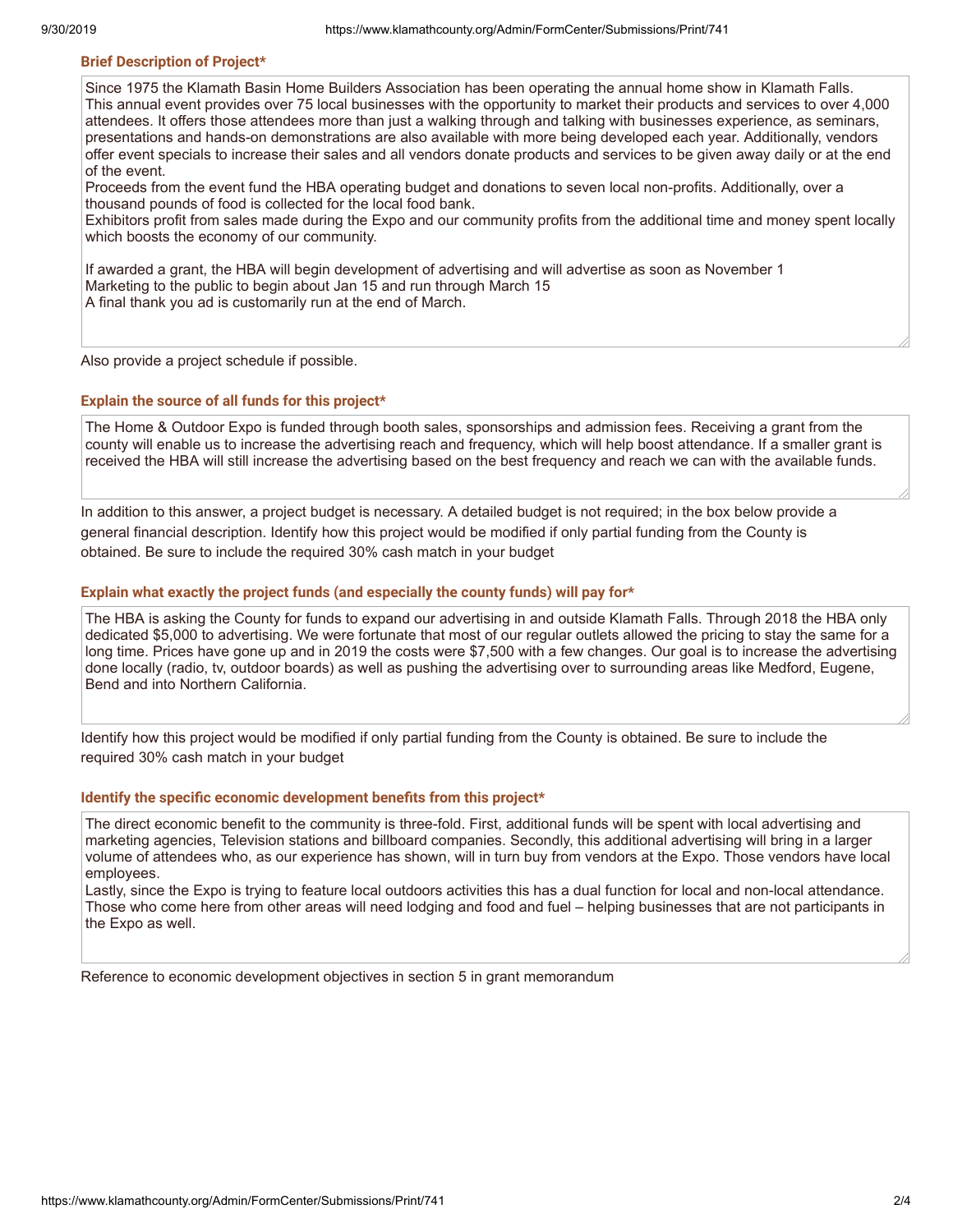#### **Identify how this project is consistent with regional or local economic development plans\***

The Expo (and its preceding 44 shows) have always been a source of fostering economic growth of our area and businesses. The transition from the Home Show to the Home & Outdoor Expo reflects the changing business and consumer dynamic in our area.

The promotion of the local building industry, working towards affordable housing in Klamath & Lake Counties as well as the workforce shortages are focal points for the HBA. The success of the Expo is directly tied to the HBA's available time and resources to work on these issues.

http://www.scoedd.org/docs/2013%2020CEDS%20Final.pdf

#### **Describe the prospective applicant's experience in administering and/or delivering similar types of projects\***

Since 1975 the HBA has been running a successful Home Show which is our primary source of funding to be here and support the communities that we serve. The current leadership and staff of the HBA has been with the Association from less than one year through 20 years.

### **Describe how the prospective applicant intends to publically acknowledge the assistance received from the County:\***

Public acknowledgement of grant funds will be done through placing the County as a sponsor of the Expo (\*if acceptable). If the terminology of the County being viewed as a 'sponsor' of the event is an issue, the HBA can place the County's logo on posters for the Expo (with a notation that grant funds helped to make this possible) which are up from late January through mid-March.

Website and social media posting will also be done.

(\*permissions will be requested from Klamath County per guidelines)

At a minimum, the applicant will provide a press release to local media

Let us know of any questions, comments or concerns that you would like to give us about the Economic Development **Grant Program or any feedback you would like to offer**

### **Supporting Docs (put them all in one file)\***

## HBA Supporting Docs 2019.pdf

\*\*\*Proof of federal tax id (if one is issued, do not upload docs for SSN) \*\*\*Entity's W-9 form (omit SSN) \*\*\*Grant Budget - Use the grant budget template provided \*\*\*Support letters - All entities are required to obtain support from 3 businesses/organizations \*\*\*If your grant project involves signage of any kind, you are required to gather and submit letters from all required local, regional or state sign authorities involved demonstrating approval to place signage on their land/property during the timeframe of the grant \*\*\*If your grant project involves infrastructure development/construction you must include plan drawings and approval from permitting authorities if required locally \*\*\*These documents must be uploaded as ONE pdf document.\*\*\*

### **Insurance Requirements**

**Insurance Acord 25-S with County required minimums, Klamath County as additional insured, additional insured endorsement, proof of workers comp and auto coverage (if needed). If no employees or autos will be used for grant fulfillment, a document on letterhead stating no employees or autos will be used for grant fulfilment must be submitted.**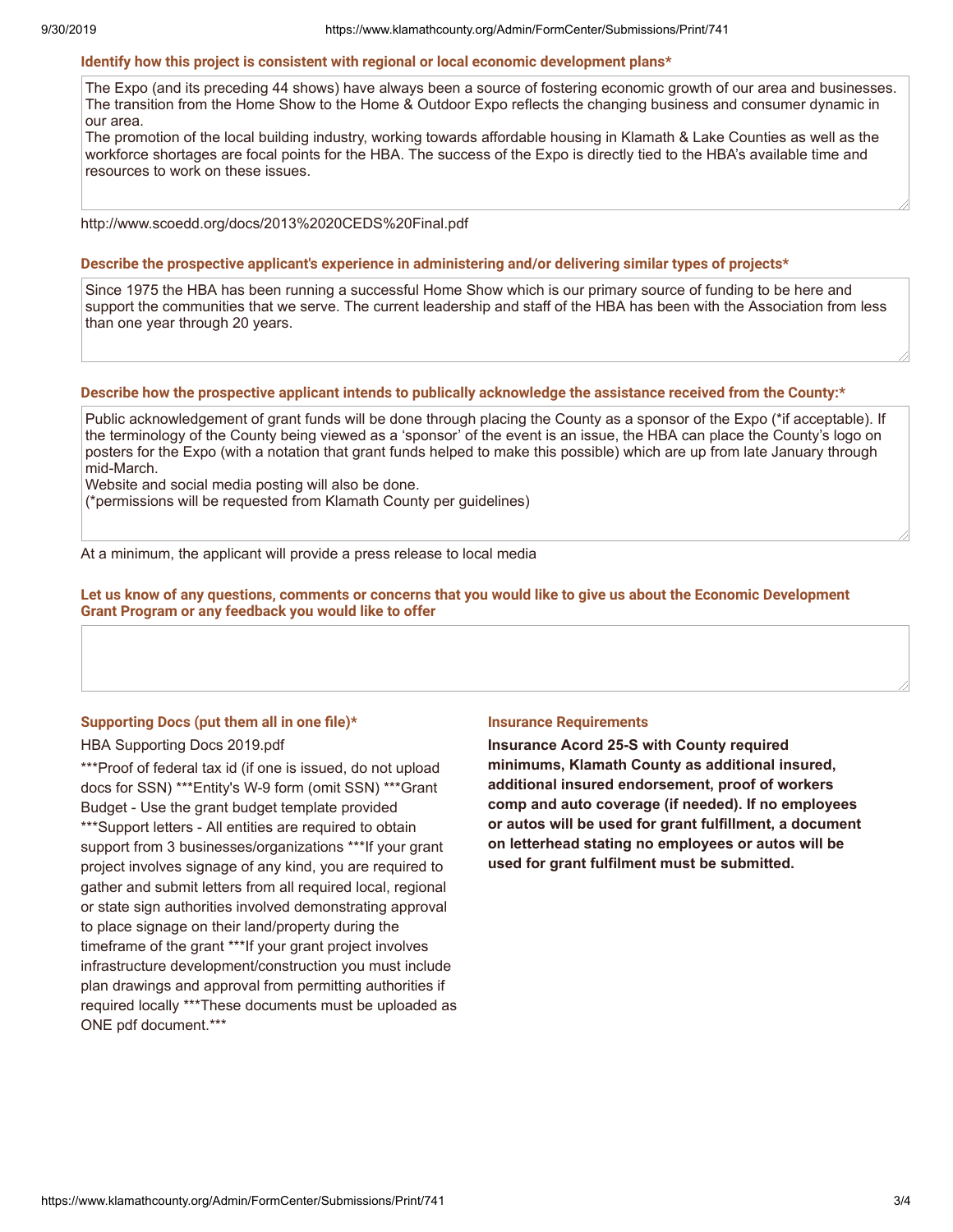# **Electronic Signature Agreement**

By checking the "I agree" box below, you agree and acknowledge that 1) your application will not be signed in the sense of a traditional paper document, 2) by signing in this alternate manner, you authorize your electronic signature to be valid and binding upon you to the same force and effect as a handwritten signature, and 3) you may still be required to provide a traditional signature at a later date.

I agree.

## **Electronic Signature**

Heather A Crowder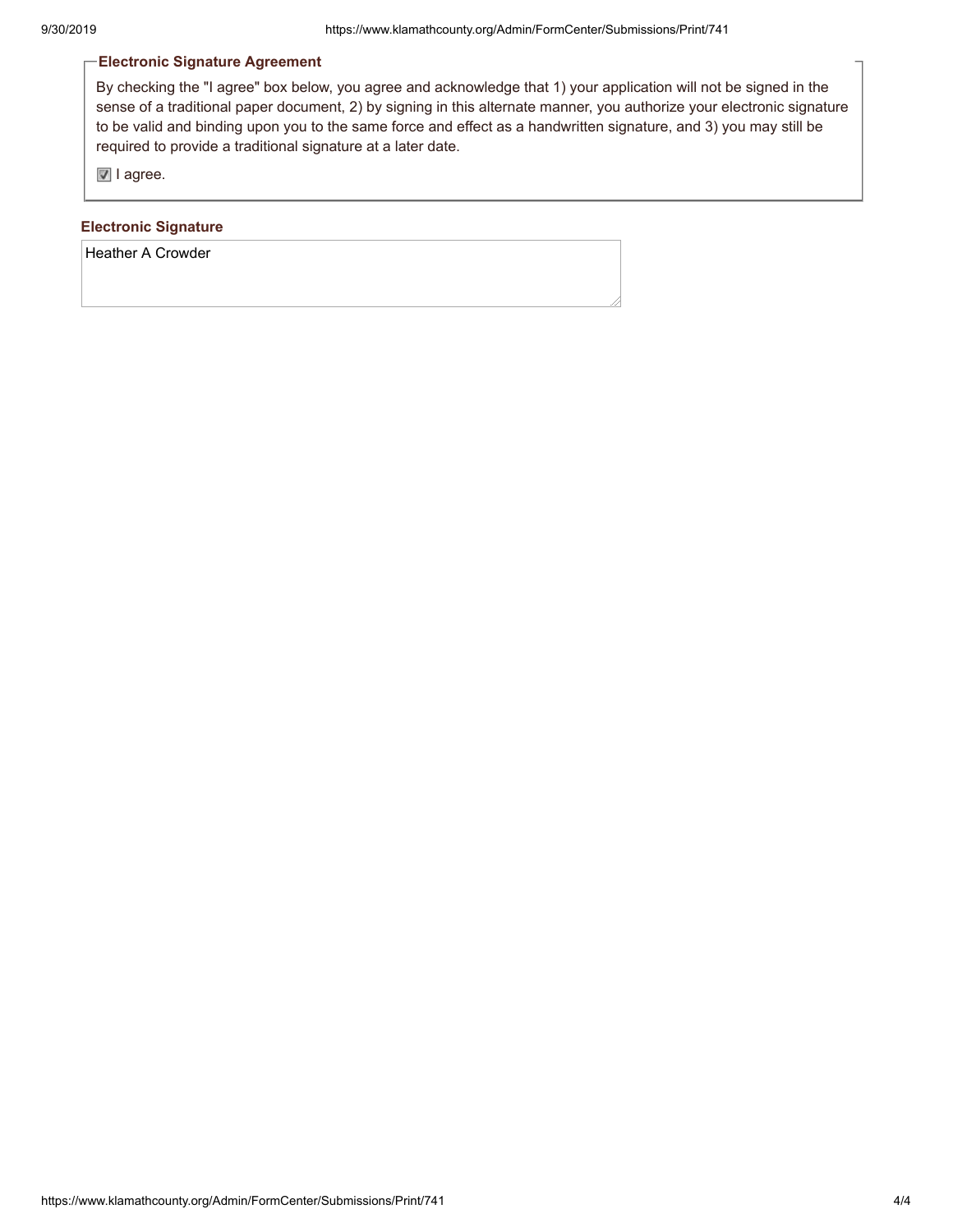## Klamath County Economic Development Grant Application **Project Budget**

|                                    | Committed | Pending              | Total    | Actual                   | Comments/Explanations |
|------------------------------------|-----------|----------------------|----------|--------------------------|-----------------------|
| <b>INCOME</b>                      |           |                      |          |                          |                       |
| <b>County Grant Request</b>        | 15,000    |                      |          |                          |                       |
| Cash Revenues -                    |           |                      |          |                          |                       |
| Source: Sponsorships               | 6,500     |                      |          |                          |                       |
| Source: Booth Fees                 | 55,000    |                      |          |                          |                       |
| Source: Admissions                 | 7,000     |                      |          |                          |                       |
| <b>Total Cash Revenues</b>         | 68,500    | ¥                    | $\equiv$ | ÷.                       |                       |
| In-Kind Revenues:                  |           |                      |          |                          |                       |
| Source:                            |           |                      |          |                          |                       |
| Source:                            |           |                      |          |                          |                       |
| Source:                            |           |                      |          |                          |                       |
| <b>Total In-Kind Revenues</b>      | 0         | $\ddot{\phantom{1}}$ | $\sim$   | $\overline{\phantom{a}}$ |                       |
| <b>Total Revenue</b>               | 83,500    | ä,                   | ω,       | ¥.                       |                       |
|                                    |           |                      |          |                          |                       |
| <b>EXPENSES</b>                    |           |                      |          |                          |                       |
| Cash Expenses -                    |           |                      |          |                          |                       |
| Personnel costs (Door Workers)     | 3,000     |                      |          |                          |                       |
| <b>Travel costs</b>                |           |                      |          |                          |                       |
| Materials and supplies (Program)   | 5,000     |                      |          |                          |                       |
| Professional services (Design/Prin | 2,000     |                      |          |                          |                       |
| Other: (Rentals)                   | 10,300    | ۰                    | ÷        | $\omega$                 |                       |
| Other: (Radio/TV Advertising)      | 3,500     |                      |          |                          |                       |
| Other: (Billboard Ads)             | 2,400     |                      |          |                          |                       |
| Other: (Newspaper Ads)             | 2,500     |                      |          |                          |                       |
| <b>Total Cash Expenses</b>         | 28,700    | u,                   | ä,       | ω,                       |                       |
| In-Kind Expenses                   |           |                      |          |                          |                       |
| Labor (Pipe and Drape Set-up)      | 1,300     |                      |          |                          |                       |
| Other: (TV Advertising)            | 1,000     |                      |          |                          |                       |
| Other: (Magazine Advertising)      | 1,000     |                      |          |                          |                       |
| Other:                             |           |                      |          |                          |                       |
| Other:                             |           |                      |          |                          |                       |
| Other:                             |           |                      |          |                          |                       |
| <b>Total In-Kind Expenses</b>      | 3,300     | ×                    |          |                          |                       |
| <b>Total Expenses</b>              | 32,000    | ÷                    | ٠        | ٠                        |                       |
| Net Income <expense></expense>     | 51,500    |                      |          |                          |                       |

# **NOTES**

Be as specific as possible; provide explanation to help clarify budget items Use the "Actual" column when preparing your final report; submit this form with the final report Use additional space or lines if necessary to provide complete information Value all volunteer labor at \$12.50 per hour for in-kind revenues and expenses.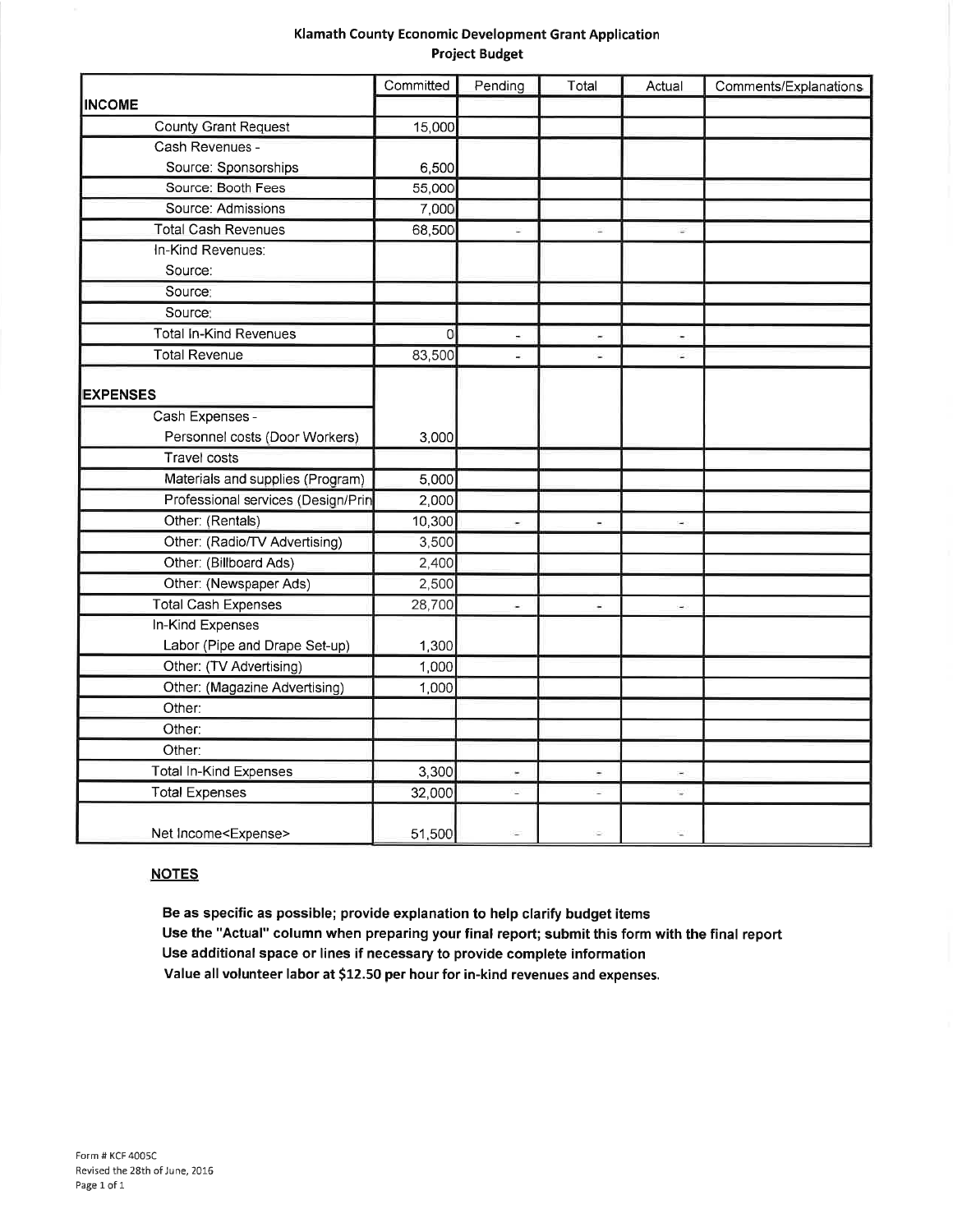

To whom it may concern,

The Klamath County Chamber of Commerce supports the efforts of the Klamath Basin HBA to obtain a grant from Klamath County to enhance the marketing efforts for the Home & Outdoor Expo in 2020.

We believe the changes the HBA has made in the last year, from the former Home & Garden Show, will be continued as they move toward the 2020 event. These changes will increase the number of local and non-local participants as well as visitors. We believe the increase in participants and visitors will bring new customers and sales to our local businesses for the coming year and years to come.

We wish the Klamath Basin HBA the best of luck in the pursuit of this grant.

Sincerely,

Heather Tramp **Executive Director** Klamath County Chamber of Commerce  $(541) 884 - 5193$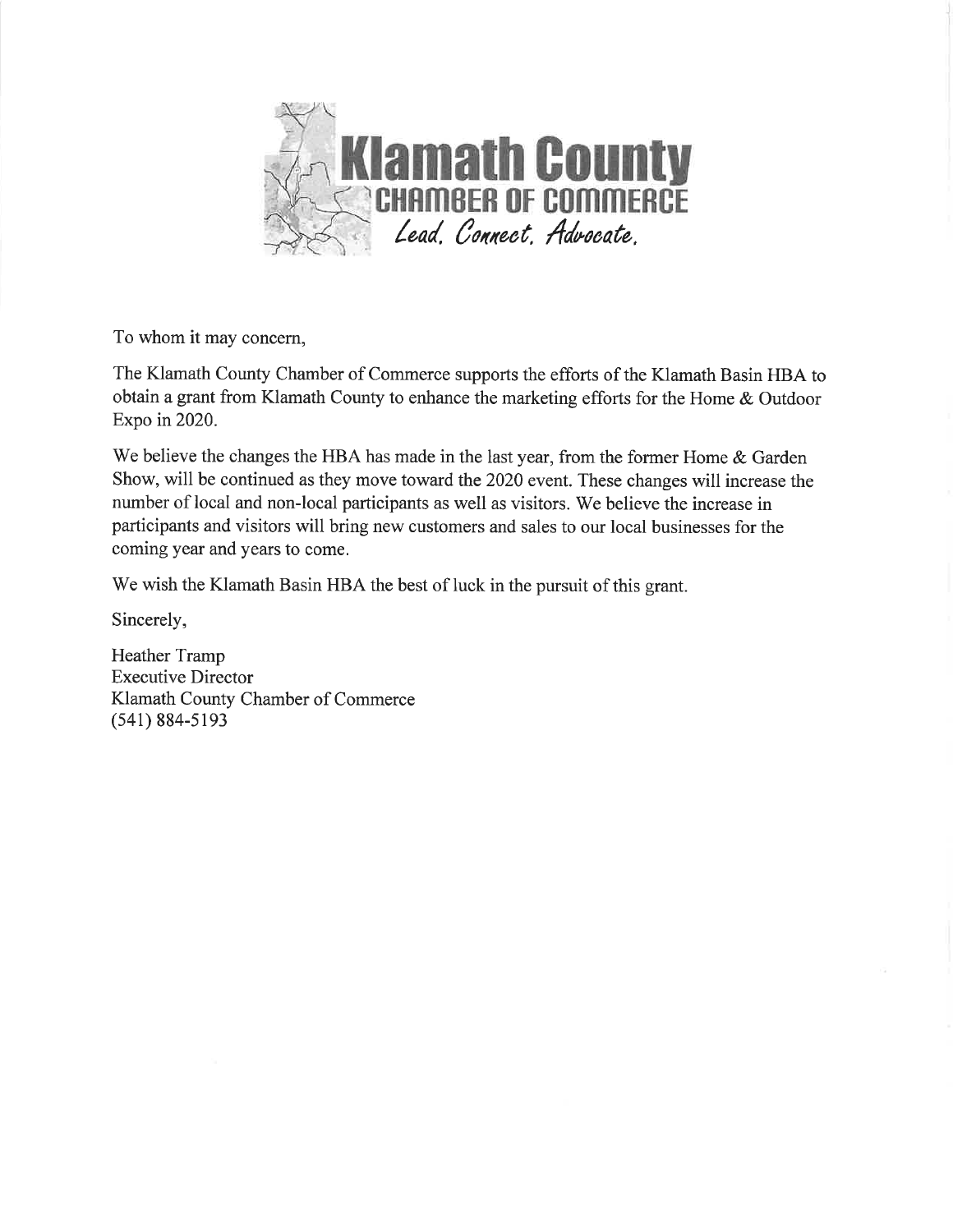

5143 South Sixth Street · Klamath Falls, OR 97603 · (541) 884-0114 · Fax: (541) 884-5096 partytimeenterprise@gmail.com website: www.partytimeoregon.com · www.powerpacrentals.com

September 30, 2019

Dear Heather,

Party Time Enterprise Inc/Power Pac Rental & Sales supports the efforts of the Klamath Basin HBA to obtain a grant from Klamath County to enhance the marketing efforts for the Home & Outdoor Expo in 2020.

We believe that the changes the HBA is making to the former Home & Garden Show will increase the number of non-local participants and visitors. These non-local vendors and visitors will mean an increase to the lodging and restaurant industries and more.

We wish the HBA the best of luck in the pursuit of this grant.

 $41$ 

**Michele Havird Office Manager Party Time Enterprise Inc** Dba Power Pac Rental & Sales